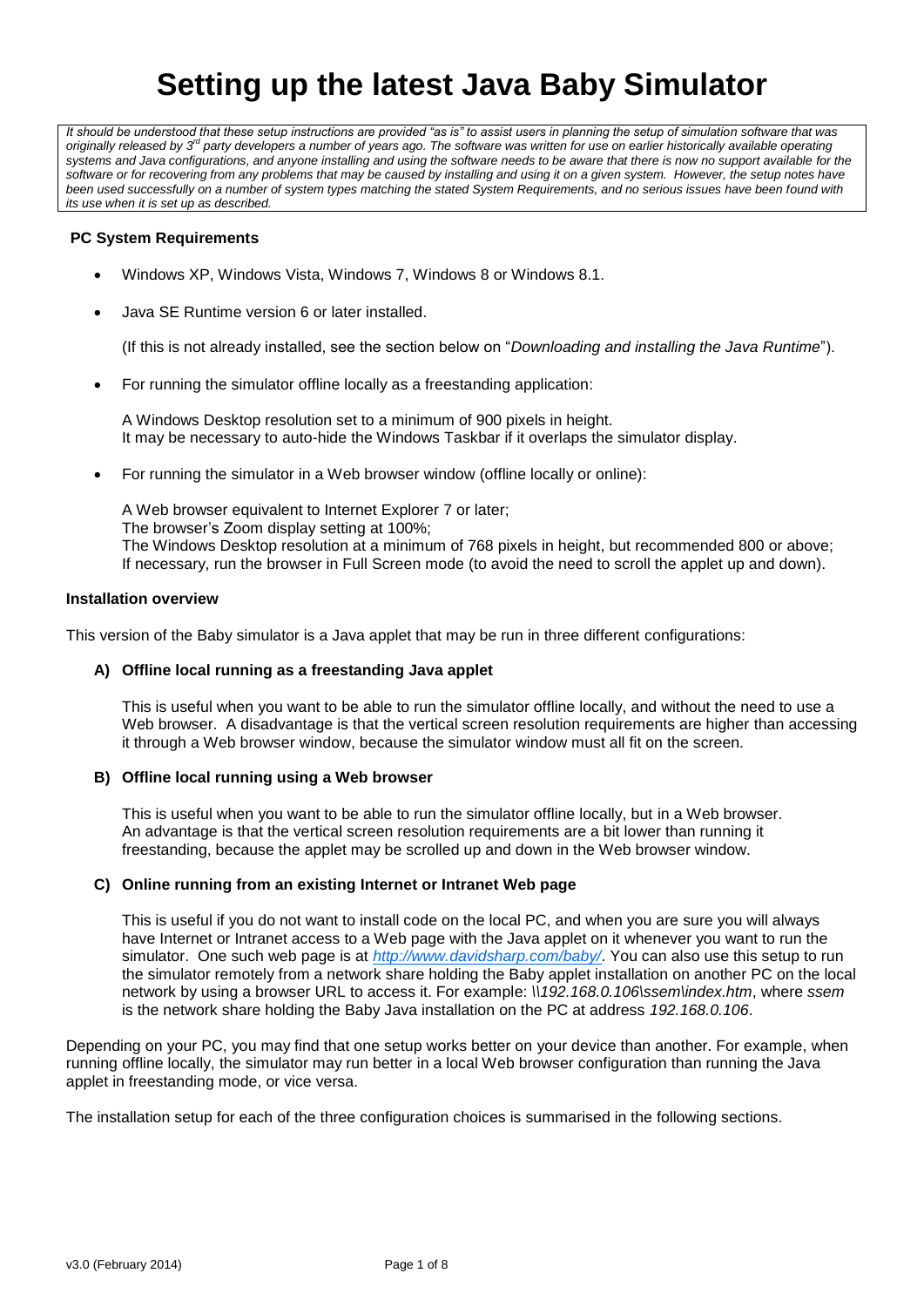## **A) Setup for offline local running as a freestanding Java applet**

- 1. The Java applet itself may be downloaded from David Sharp's archive website by going to the following link: <http://www.davidsharp.com/baby/ssem.zip> .
- 2. A message similar to the one shown below will appear (the exact message will vary depending on the version of your Operating System and web browser). Choose the option to **Save as**, and store the file in a suitable folder on your PC's local drive, noting where this is.

| Windows Internet Explorer                                    |        |  |
|--------------------------------------------------------------|--------|--|
| What do you want to do with ssem.zip?                        |        |  |
| Size: 1.59 MB<br>From: www.cs.manchester.ac.uk               |        |  |
| $\rightarrow$ Open<br>The file won't be saved automatically. |        |  |
| $\rightarrow$ Save                                           |        |  |
| $\bullet$ Save as                                            |        |  |
|                                                              | Cancel |  |

3. Find the downloaded **SSEM.ZIP** file on your PC's local drive and extract all of its contents (as shown below) into a new folder on your local drive (for example **C:\ssem**).

| Name                  | Date modified    | <b>Type</b>          | <b>Size</b> |
|-----------------------|------------------|----------------------|-------------|
| $\bullet$ help.htm    | 09/12/2007 18:26 | <b>HTML Document</b> | $1$ KB      |
| ndex.htm              | 16/01/2008 17:26 | <b>HTML Document</b> | 3 KB        |
| README.txt            | 16/01/2008 17:30 | <b>Text Document</b> | $2$ KB      |
| $\epsilon$ refman.htm | 16/01/2008 11:47 | <b>HTML Document</b> | 23 KB       |
| Ssem.css              | 09/12/2007 18:27 | Cascading Style She  | $1$ KB      |
| ssem.jar              | 18/01/2008 16:35 | Executable Jar File  | 1,750 KB    |

- 4. Once all the files are in the folder, the **ssem.jar** file is the Applet to open in order to start up the simulator locally. You will need to have Java Runtime installed in order to do this:
	- If you do not have Java Runtime installed on your PC already:

Download and install the latest version as described below for "*Downloading and installing the Java Runtime*".

If you are not sure whether you have Java installed:

Try opening **ssem.jar** in the extract folder on your PC by double clicking it in Windows explorer, and it will be indicated if there is no program installed to open it. In that case, cancel the offer that Windows makes to find a program for you, and follow the instructions below for "*Downloading and installing the Java Runtime*".

5. When you have Java Runtime installed on your PC:

You will be able to open the **ssem.jar** file using Windows Explorer. This will start the freestanding version of the Baby simulator. You can also create a Desktop shortcut to the file for easy running later.

Depending on your PC's folder layout and the security settings on the folder that you chose to extract the simulator into, you may find that you need to review your folder permissions so that you can save and load Snapshot and Assembler program files at the chosen location using the simulator.

Note that if you also want to access the simulator offline locally with a Web browser, you will need to configure Java security settings to allow it – see the section below headed "*Setup for offline local running using a Web browser*".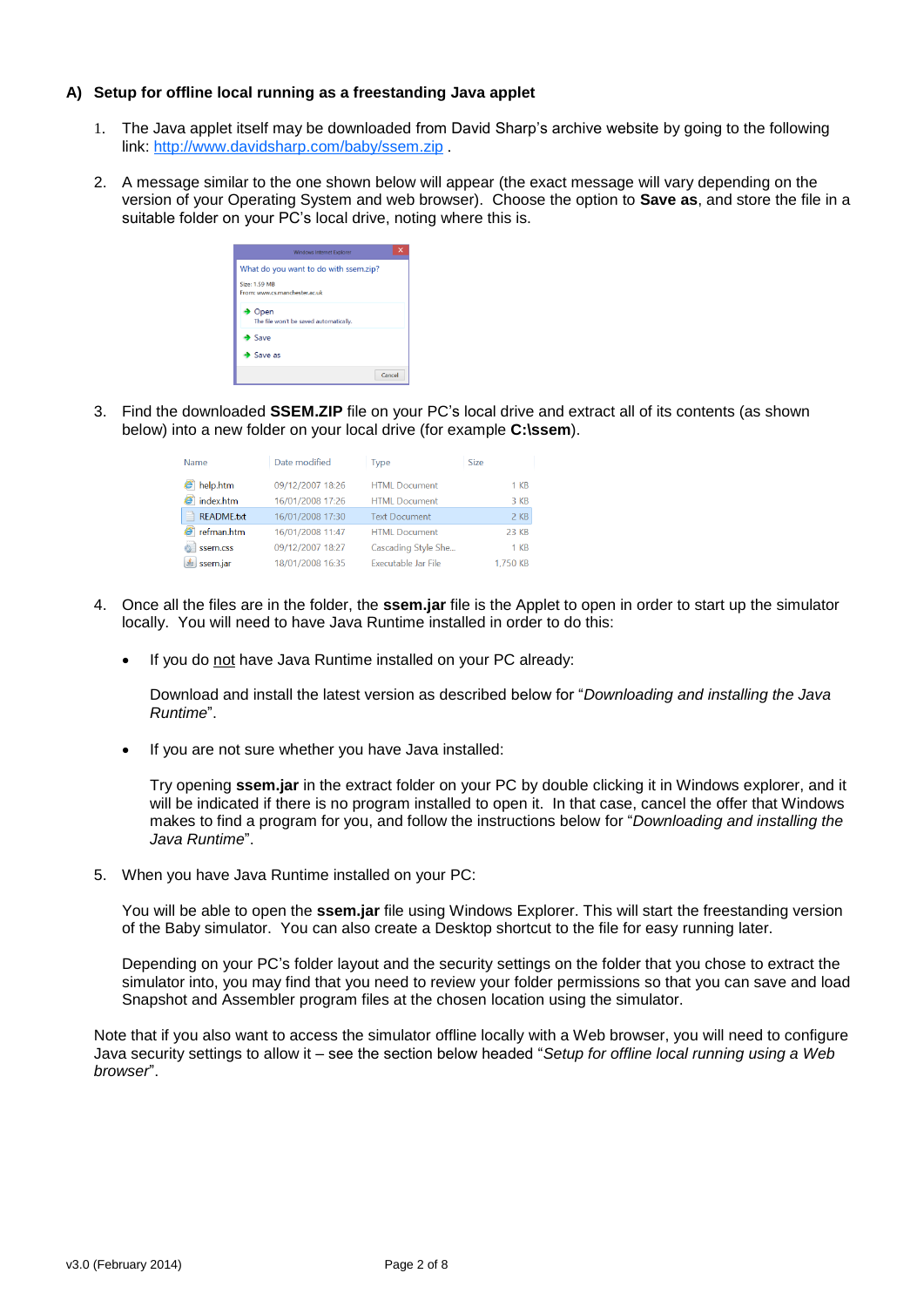## **B) Setup for offline local running using a Web browser**

This method of running has two stages to the configuration:

- 1. Install the Java applet locally as described above for "*Setup for offline local running as a freestanding Java applet*".
- 2. Configure the Java security settings as needed to allow the browser to access the **index.htm** web page installed on the local PC's filestore as part of the main local Java applet installation. This file has coded in it a reference to run the **ssem.jar** file as a web page applet whenever the local **index.htm** page is displayed in a browser.

To set up the Java security settings for this to work:

i. Confirm the full local filestore path to the **index.htm** web page, *including the exact capitalisation of any folder and drive names in the file path*.

The easiest way to determine this is to use Windows Explorer to locate the **index.htm** file in the folder holding the extracted Baby simulator files on your PC (for example, **c:\ssem**), then to double click on it to open in the browser. If prompted, click to **Allow Blocked Content**.

ii. If (as it usually will) the page fails to load with **Application Blocked** messages, then you will need to configure the Java security settings for the page as in the following steps.

If instead it loads cleanly at this point, and if the Baby simulator appears on the web page, then your Java setup needs no further configuration.

iii. Before clearing down the **Application Blocked** messages, note the exact file path to the **index.htm** file as shown in the browser URL line, *including the case of all characters in it* – for the example below, this is **C:\ssem\index.htm**.



- iv. Open the **Configure Java** utility.
	- For Window XP, Windows Vista and Windows 7, this is in **Start** > **All Programs** > **Java**.
	- For Windows 8 or 8.1, use Search and type in **Configure Java** to find it.
- v. When the **Java Control Panel** opens, click on the **Security** tab, as below, then on **Edit Site List**.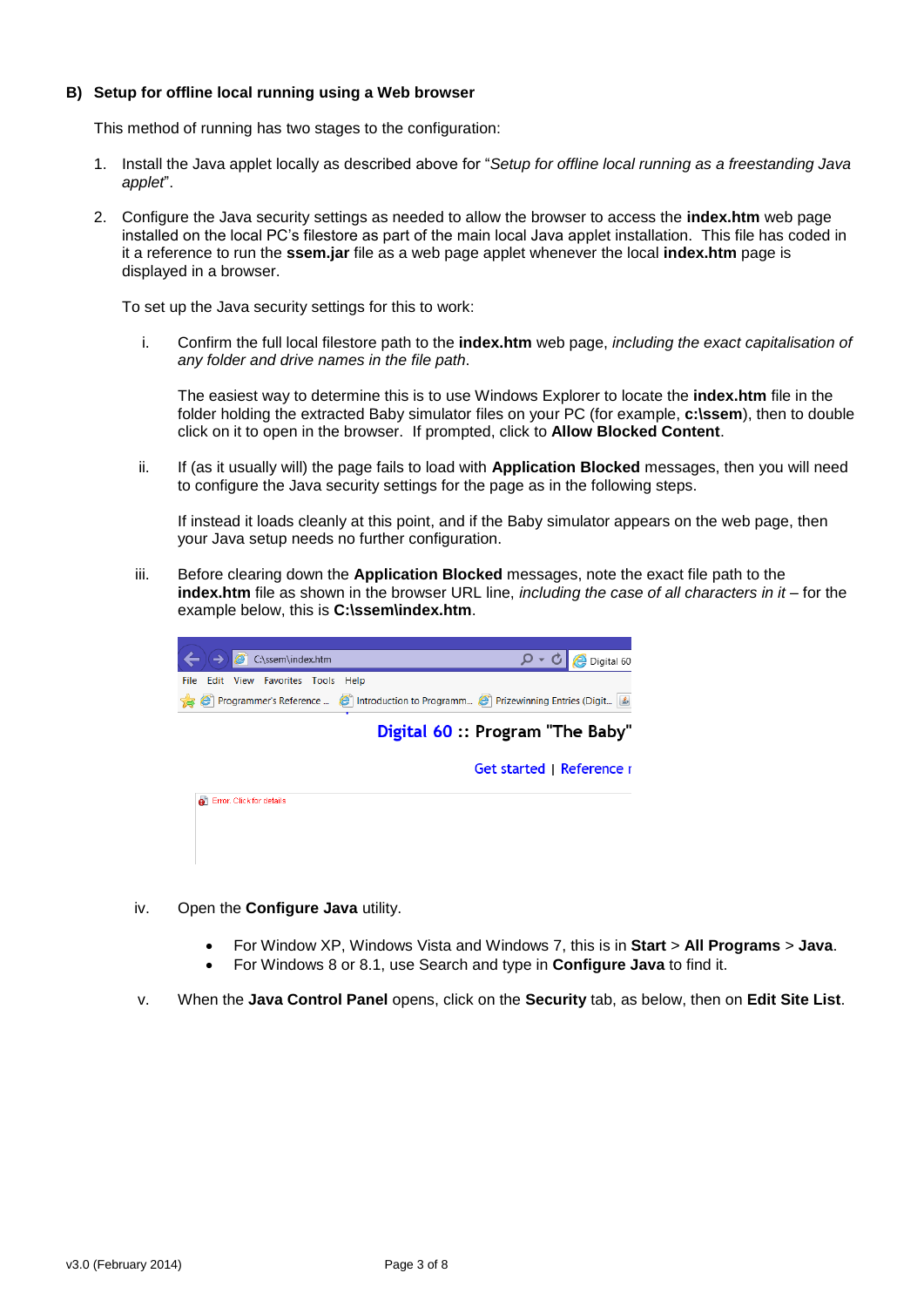| ×<br>Java Control Panel                                                                                                                           |  |  |
|---------------------------------------------------------------------------------------------------------------------------------------------------|--|--|
| General Java Security Advanced                                                                                                                    |  |  |
| Enable Java content in the browser                                                                                                                |  |  |
| <b>Security Level</b>                                                                                                                             |  |  |
| - Very High<br>m                                                                                                                                  |  |  |
| High (minimum recommended)                                                                                                                        |  |  |
| - Medium                                                                                                                                          |  |  |
| Java applications identified by a certificate from a trusted authority will be allowed<br>to run.                                                 |  |  |
| <b>Exception Site List</b><br>Applications launched from the sites listed below will be allowed to run after the<br>appropriate security prompts. |  |  |
| Click Edit Site List<br>to add items to this list.<br>Edit Site List                                                                              |  |  |
| <b>Restore Security Prompts</b><br>Manage Certificates                                                                                            |  |  |
| OK<br>Cancel<br>Apply                                                                                                                             |  |  |

- vi. The **Exceptions Site List** will open.
- vii. Click on **Add**, then in the **Location** box type the characters **FILE:\\\** followed by the exact syntax of the drive path to the index.htm file as you noted it previously in the browser URL (in the example above, **C:\ssem\index.htm**).

This results in an entry needed, for this example, of

#### **FILE:\\\C:\ssem\index.htm**

Note again that the URL supplied is case sensitive throughout and the part after the three backslashes must match that appearing in the browser – in this example, if a **c** is typed instead of **C** it will not work.

When it appears similar to the entry below (using whatever the path to the file is on your own PC), click on **OK** to return to the main list:

| <b>Exception Site List</b>                                                                                          |               | × |
|---------------------------------------------------------------------------------------------------------------------|---------------|---|
| Applications launched from the sites listed below will be allowed to run after the<br>appropriate security prompts. |               |   |
| Location<br>FILE:\\\C:\ssem\index.htm                                                                               |               |   |
|                                                                                                                     |               |   |
|                                                                                                                     |               |   |
| m <sub>-</sub><br>FILE and HTTP protocols are considered a security risk.                                           | Add<br>Remove |   |
| We recommend using HTTPS sites where available.                                                                     |               |   |
|                                                                                                                     | Cancel<br>OK  |   |

- viii. You may receive a Security Warning now that including a FILE location on the Exception Site List is considered as security risk. If so, click on **Continue**. (Only do this for cases like this where the page location is well known and trusted).
- ix. You will be returned to the first screen, now showing the site included in the current list of excluded sites, as below: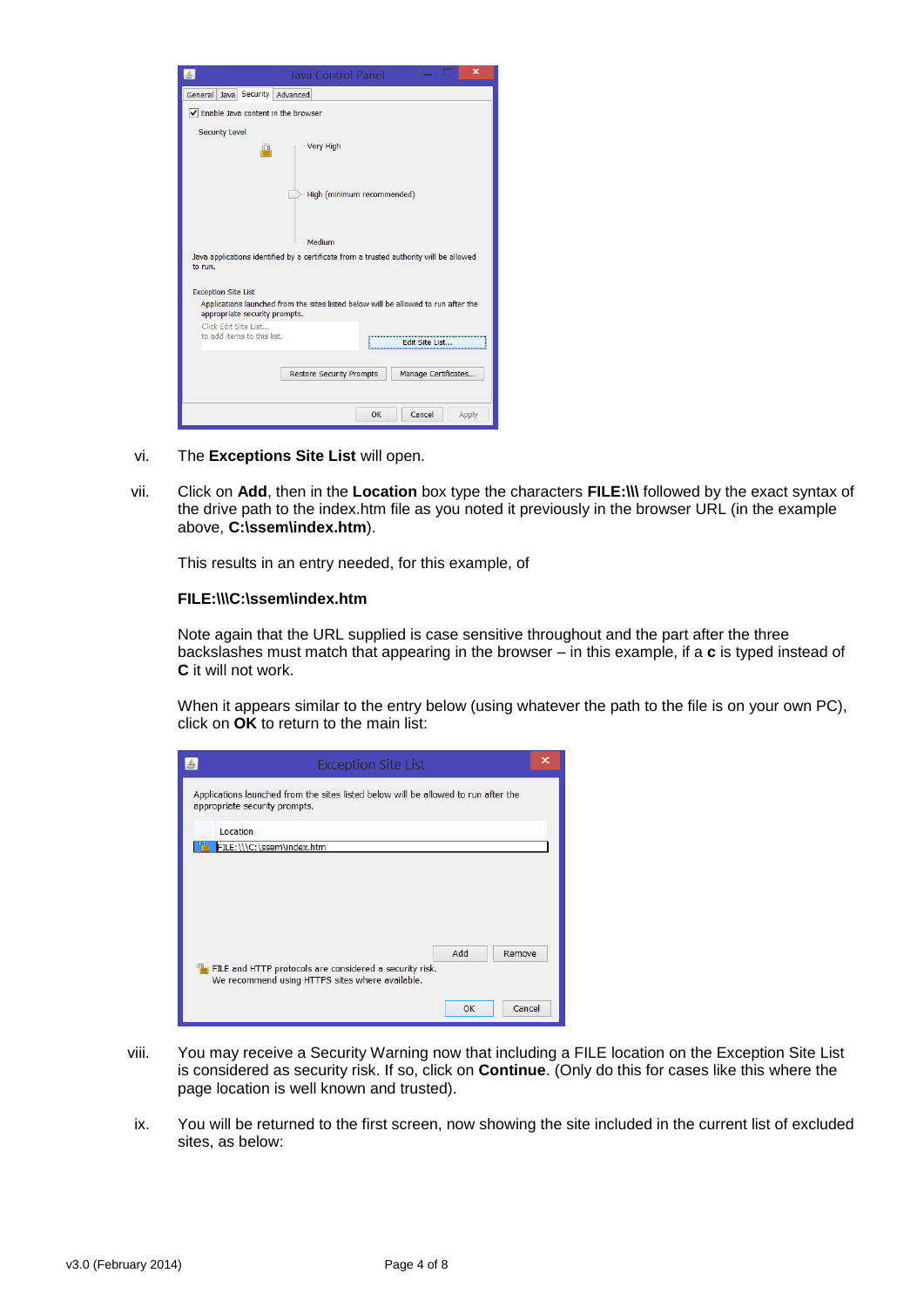| ×<br>Java Control Panel                                                                                             |  |  |
|---------------------------------------------------------------------------------------------------------------------|--|--|
| General Java Security Advanced                                                                                      |  |  |
| Enable Java content in the browser                                                                                  |  |  |
| <b>Security Level</b><br>- Very High                                                                                |  |  |
| High (minimum recommended)                                                                                          |  |  |
| - Medium                                                                                                            |  |  |
| Java applications identified by a certificate from a trusted authority will be allowed<br>to run.                   |  |  |
| <b>Exception Site List</b>                                                                                          |  |  |
| Applications launched from the sites listed below will be allowed to run after the<br>appropriate security prompts. |  |  |
| FILE:\\\C:\ssem\index.htm<br>Edit Site List                                                                         |  |  |
| <b>Restore Security Prompts</b><br>Manage Certificates                                                              |  |  |
| OK<br>Cancel<br>Apply                                                                                               |  |  |

- x. Click on **OK** to complete the setup.
- xi. Confirm access to the page using a fresh Web browser window.

You should now receive a warning message like the one below.

On this, tick the **I accept the risk** check box, and then click **Run**.

|                                                                                                                                                                                                                                                                                                |  |                   | <b>Security Warning</b>                                    | × |
|------------------------------------------------------------------------------------------------------------------------------------------------------------------------------------------------------------------------------------------------------------------------------------------------|--|-------------------|------------------------------------------------------------|---|
| Do you want to run this application?                                                                                                                                                                                                                                                           |  |                   |                                                            |   |
|                                                                                                                                                                                                                                                                                                |  | Name:             | <b>Baby</b>                                                |   |
|                                                                                                                                                                                                                                                                                                |  | <b>Publisher:</b> | <b>LINKNOWN</b>                                            |   |
|                                                                                                                                                                                                                                                                                                |  | <b>Location:</b>  | file://                                                    |   |
| Running this application may be a security risk                                                                                                                                                                                                                                                |  |                   |                                                            |   |
| This application will run with unrestricted access which may put your computer and<br>Risk:<br>personal information at risk. The information provided is unreliable or unknown so it<br>is recommended not to run this application unless you are familiar with its source<br>More Information |  |                   |                                                            |   |
| Select the box below, then click Run to start the application                                                                                                                                                                                                                                  |  |                   |                                                            |   |
|                                                                                                                                                                                                                                                                                                |  |                   | I accept the risk and want to run this application.<br>Run |   |

xii. The **index.htm** page should then load normally, and the Baby applet should run from it.

You can then also create a bookmark entry in your browser Favourites to run it directly from the browser in the future, without the need to navigate to it with Windows Explorer.

Depending on your PC's folder layout and the security settings on the folder that you chose to extract the simulator into, you may find that you need to review your folder permissions so that you can save and load Snapshot and Assembler program files at the chosen location using the simulator.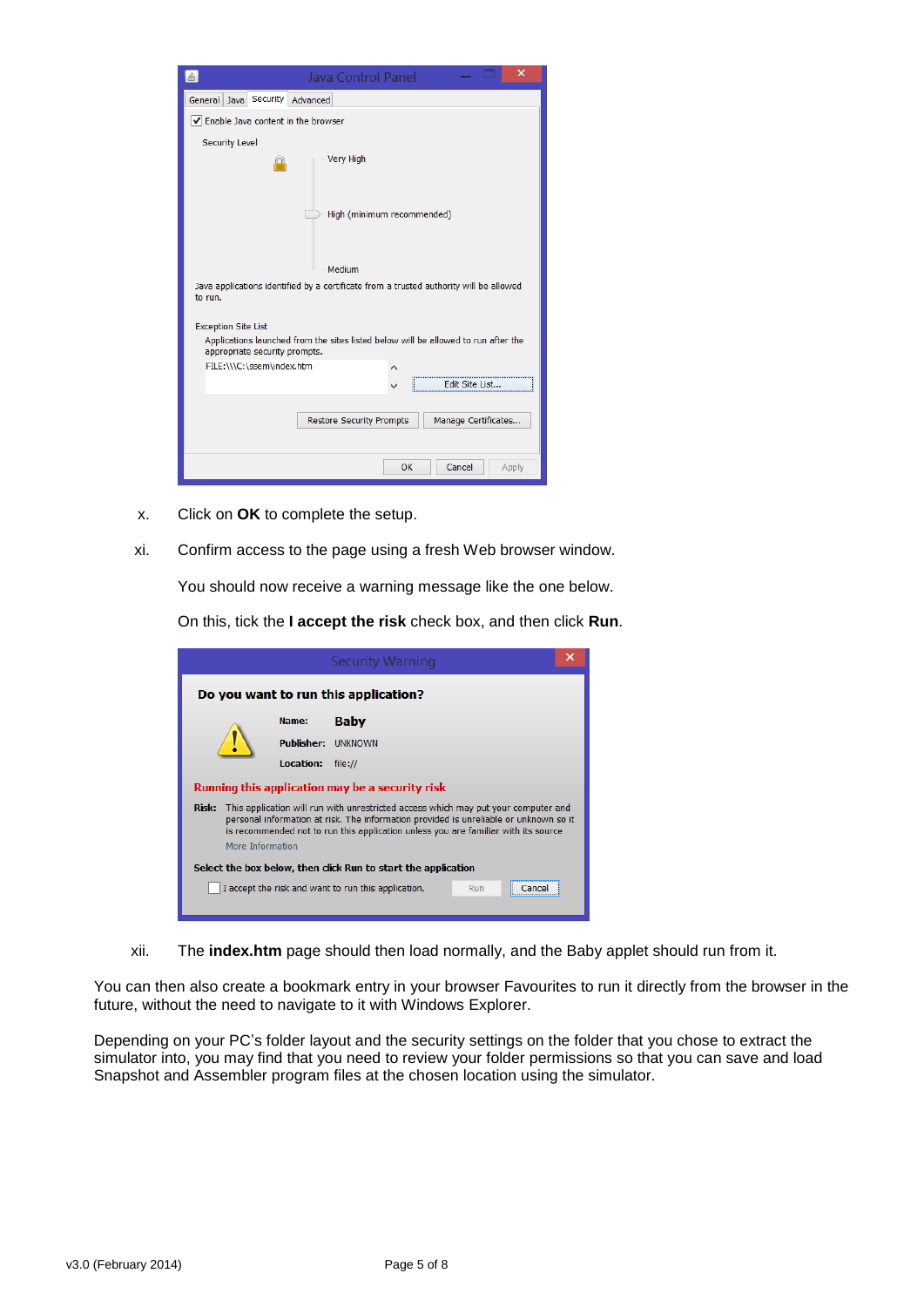## **C) Setup for online running from an existing Internet or Intranet Web page**

For this mode of running, no local installation of the Baby Applet is required: instead, it just needs an appropriately configured Java SE Runtime security configuration for the target Web page URL, as follows:

- 1. Confirm that Java SE Runtime 6 or later is installed. If unsure, you can follow the installation process under "*Downloading and installing the Java Runtime*" below, and it will tell you if already present when it starts installing, at which point you can quit the setup.
- 2. The latest versions of Java SE will block the running of the Baby applet on an untrusted Web page because the applet is not signed with a known Certificate.

Opening such a Web page with the applet on it will cause the error box "*Application Blocked by Security Settings*" to appear, and the applet will appear on the page as a dotted outline, with a red icon and the word "Error" in it.

You will then need to enable running for the URL of the containing Web page as follows:

For the example of the target page holding the applet at *<http://www.davidsharp.com/baby/>* :

- i. Open the **Configure Java** utility.
	- For Window XP, Windows Vista and Windows 7, this is in **Start** > **All Programs** > **Java**.
	- For Windows 8 or 8.1, use Search and type in **Configure Java** to find it.
- ii. When the **Java Control Panel** opens, click on the **Security** tab, as below, then on **Edit Site List,** as shown:

| ×<br>Java Control Panel                                                                                             |  |  |
|---------------------------------------------------------------------------------------------------------------------|--|--|
| General Java Security Advanced                                                                                      |  |  |
| ✔ Enable Java content in the browser                                                                                |  |  |
| <b>Security Level</b>                                                                                               |  |  |
| - Very High<br>m                                                                                                    |  |  |
| High (minimum recommended)                                                                                          |  |  |
| - Medium                                                                                                            |  |  |
| Java applications identified by a certificate from a trusted authority will be allowed<br>to run.                   |  |  |
| <b>Exception Site List</b>                                                                                          |  |  |
| Applications launched from the sites listed below will be allowed to run after the<br>appropriate security prompts. |  |  |
| Click Edit Site List<br>to add items to this list.<br>Edit Site List                                                |  |  |
| <b>Restore Security Prompts</b><br>Manage Certificates                                                              |  |  |
| OK<br>Cancel<br>Apply                                                                                               |  |  |

iii. The **Exceptions Site List** will open. Click on **Add**, then in the **Location** box type the Web page URL containing the Baby applet – in this case *<http://www.davidsharp.com/baby/> (*shown below). Then click on **OK**.

Note that the URL supplied is case sensitive throughout – it must exactly match the way it appears in the browser's URL line when accessing that site, or it won't work. In this case, it all needs to be in lowercase.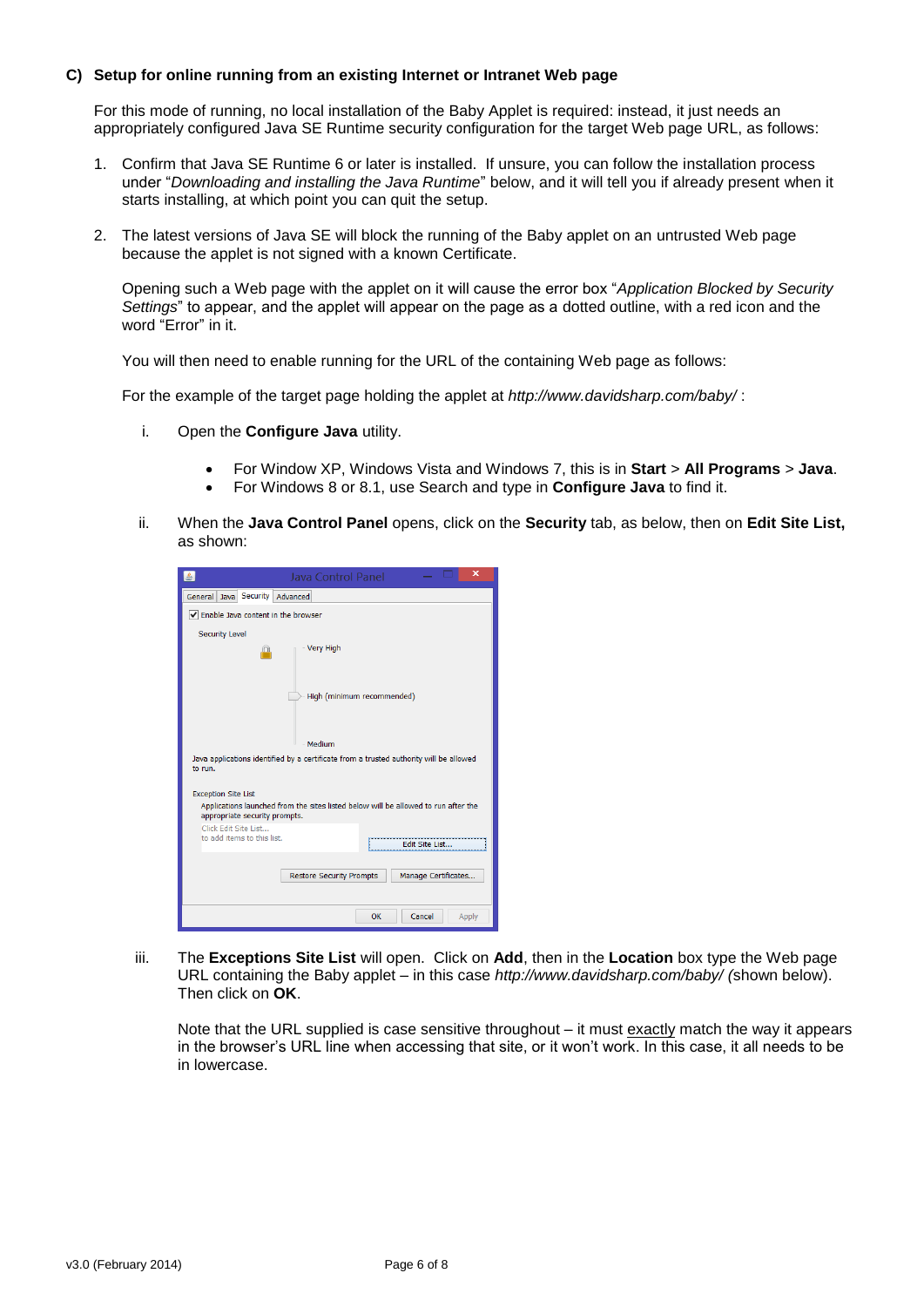

- iv. You may receive a Security Warning that including an http location on the Exception Site List is considered as security risk. If so, click on **Continue**. (Only do this for cases like this example where the Web page is well known and trusted).
- v. You will be returned to the first screen, now showing the site in the current list of excluded URLs, as below:

|                                                                                                   | ×<br>Java Control Panel                                                            |  |
|---------------------------------------------------------------------------------------------------|------------------------------------------------------------------------------------|--|
| General Java Security Advanced                                                                    |                                                                                    |  |
| Enable Java content in the browser                                                                |                                                                                    |  |
| <b>Security Level</b><br>m                                                                        | - Very High                                                                        |  |
|                                                                                                   | High (minimum recommended)                                                         |  |
|                                                                                                   | Medium                                                                             |  |
| Java applications identified by a certificate from a trusted authority will be allowed<br>to run. |                                                                                    |  |
| <b>Exception Site List</b>                                                                        |                                                                                    |  |
| appropriate security prompts.                                                                     | Applications launched from the sites listed below will be allowed to run after the |  |
| http://www.davidsharp.com/baby/                                                                   |                                                                                    |  |
|                                                                                                   | Fdit Site List.                                                                    |  |
|                                                                                                   | Manage Certificates<br><b>Restore Security Prompts</b>                             |  |
|                                                                                                   | OK<br>Cancel<br>Apply                                                              |  |

Click on **OK** to complete the setup.

vi. Confirm access to the just configured URL using a fresh Web browser window.

You should now receive a warning message like the one below.

On this, tick the **I accept the risk** check box, and then click **Run**.